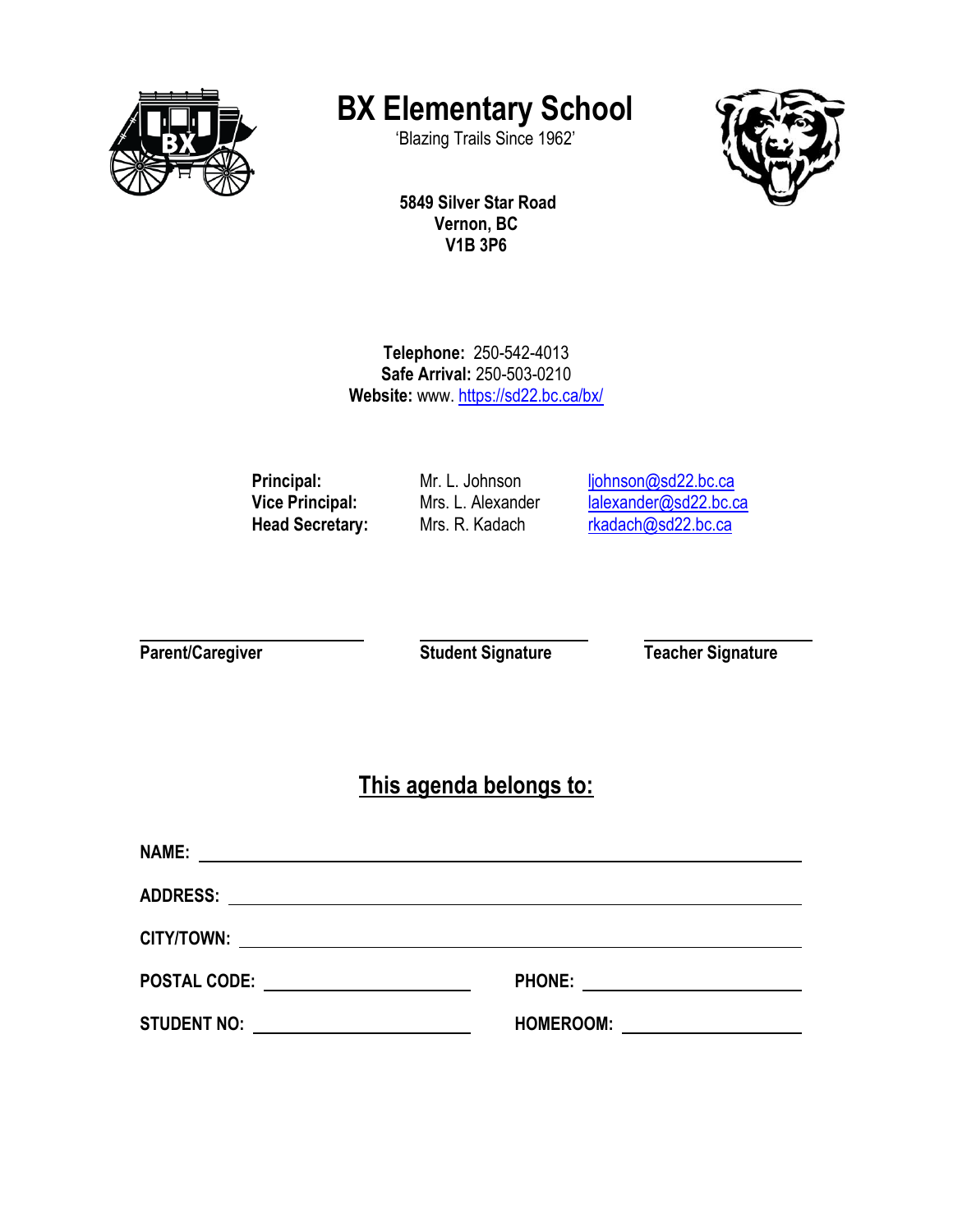# **BX Elementary**



*'Blazing Trails Since 1962'*

#### *Because BX C.A.R.E.S.*

It is the mission of **BX Elementary** to foster:

*C*ooperation, *A*chievement, *R*espect & *R*esponsibility, *E*nthusiasm in a *S*afe environment.



7:40 Teachers on Supervision 8:25 First Bell 8:30 Classes Begin 10:15 Recess Begins 10:30 Recess Ends 12:02 Primary Play Begins 12:30 – 12:40 Eating Time 12:40 Intermediate Play Begins 1:06 Play Period Ends 2:30 Dismissal

#### **BUS INFORMATION**

**All bus students must be registered with Transportation # 250 549 9281**

> **Office Hours** 7:30 a.m. to 3:30 p.m.

## **SCHOOL CALENDAR 2021 – 2022**

| <b>Month</b> | <b>Date</b>                     | <b>Event</b>                  |
|--------------|---------------------------------|-------------------------------|
| Aug          | Aug. 30th to                    | New student Registration      |
|              | Sept. 3rd                       |                               |
| Sept         | Tues 7 <sup>th</sup>            | School Opens                  |
|              | Mon 27th                        | Pro D Day                     |
| Oct          | Mon 11 <sup>th</sup>            | Thanksgiving                  |
|              | Fri 22nd                        | Pro D Day                     |
|              | Thurs/Fri                       | <b>Student Parent Teacher</b> |
|              | 28/29                           | Interviews                    |
| Nov          | Nov 11th                        | Remembrance Day               |
|              | Nov 12th                        | Pro D Day                     |
| Dec          | Fri 17th                        | Last Day Before Winter        |
|              |                                 | Vacation                      |
| Jan          | Tues $4^{\overline{\text{th}}}$ | School Re-Opens               |
|              | Fri 28th                        | Pro D Day                     |
| Feb          | Fri 18th                        | Pro D Day                     |
|              | Mon 21st                        | <b>BC Family Day</b>          |
|              | Thurs/Fri                       | <b>BC Winter Games</b>        |
|              | 24th/25th                       | No school                     |
| Mar          | Fri 18th                        | Last Day Before Spring        |
|              |                                 | Vacation                      |
| Apr          | Mon 4th                         | School Re-Opens               |
|              | Fri 15th                        | Good Friday                   |
|              | Mon 18th                        | Easter Monday                 |
|              | Thurs/Fri                       | Parent Student Teacher        |
|              | 28th & 29th                     | Interviews                    |
| May          | Fri 16th                        | Pro D Day                     |
|              | Mon 23rd                        | Victoria Day                  |
| June         | Thurs 23rd                      | Last Day for Students         |
|              |                                 | Early Dismissal @             |
|              |                                 | 10:30am                       |

#### **SPRING BREAK**

**Saturday March 19 h to Sunday, April 3 rd**

**The School District has once again chosen to have a 2-week spring break this school year.**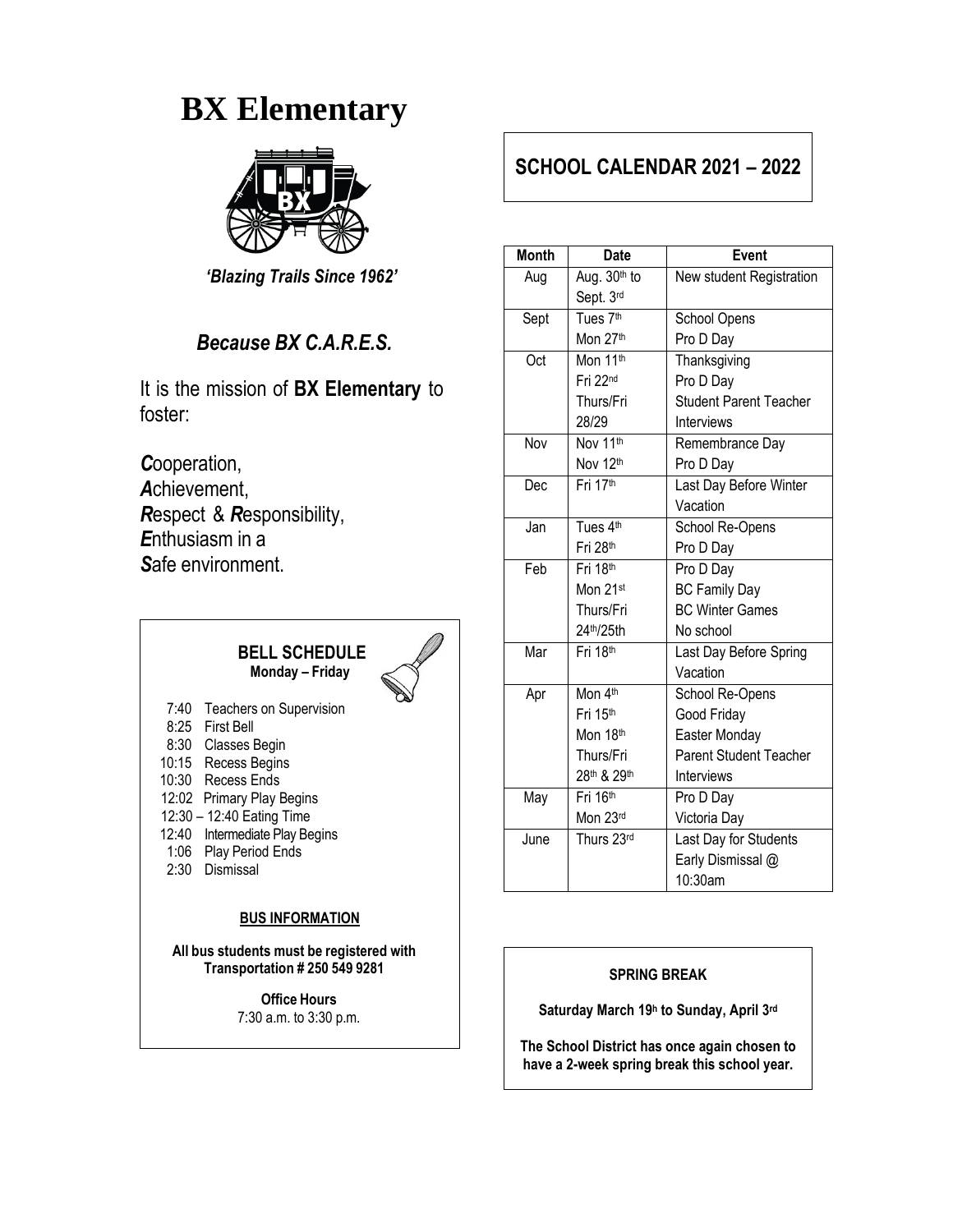# **BX ELEMENTARY CODE OF CONDUCT**

**The purpose of the BX Code of Conduct is to promote the values expressed in the BC Human Rights Code respecting the rights of all individuals in accordance with the law, prohibiting discrimination based on race, color, ancestry, place of origin, political belief, religion, marital status, family status, age, physical or mental disability, sex, gender identity, gender expression, or sexual orientation, and unrelated criminal or summary convictions.**

At BX, our Code of Conduct is based on the following Rights and Responsibilities:

| <b>RIGHTS</b>                                                              | <b>RESPONSIBILITIES</b>                                                                                                                                                 |
|----------------------------------------------------------------------------|-------------------------------------------------------------------------------------------------------------------------------------------------------------------------|
| Everyone has a right to learn in our school.                               | We have a responsibility to listen to directions,<br>work as instructed and follow class procedures<br>when we have a question, concern or need to<br>leave the room.   |
| Everyone has a right to hear, and be heard in<br>our school.               | We have a responsibility not to talk, shout or<br>make noise in our school, when others are<br>speaking.                                                                |
| Everyone has a right to be respected in our<br>school.                     | We have a responsibility to be respectful to<br>everyone, and not to tease or bug other people,<br>or to hurt their feelings by using inappropriate<br>language or tone |
| Everyone has a right to feel safe, and be safe<br>in our school.           | We have a responsibility not to threaten, kick,<br>punch or physically or emotionally harm anyone<br>else                                                               |
| We have a right to privacy and to our own<br>personal space in our school. | We have a responsibility to respect the<br>personal property of others, and to accept their<br>right to privacy.                                                        |

The Rights and Responsibilities of everyone, whether child or adult, at BX are:

*At BX we believe in Positive Behaviour Support (PBS). PBS emphasizes modeling and reinforcing positive social Behaviour. Students are taught expected behaviors and are acknowledged and rewarded for following them. Collaboration, consensus and consistency are key to a successful PBS system. Please refer to the School-Wide-Behaviour Expectations Matrix.*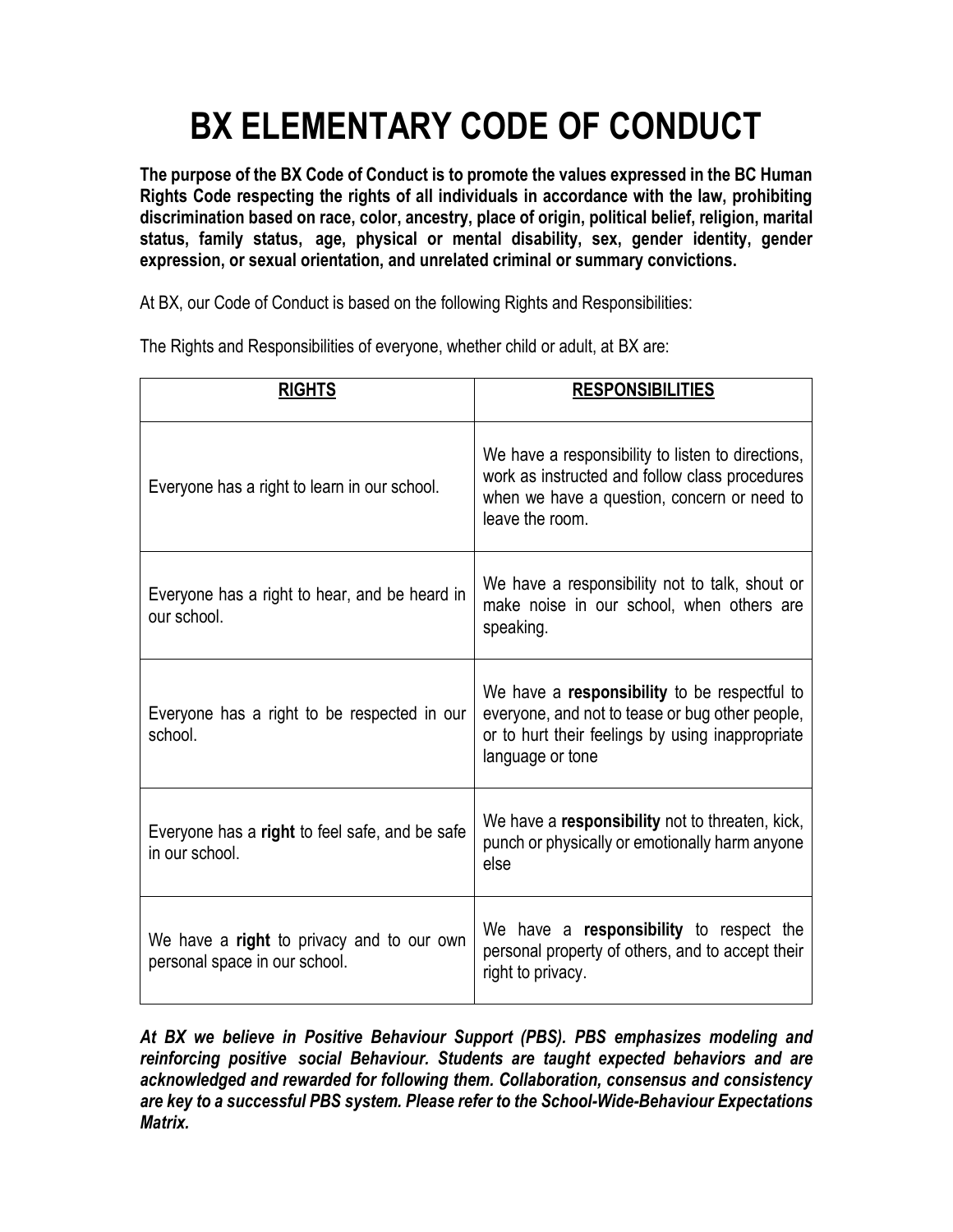# **SCHOOL SUPPLY FEE**

At BX each classroom teacher chooses a year's worth of the necessary supplies needed for each child. Teachers do this as the school is able to purchase top quality supplies at low prices through the district bulk purchase program and parents enjoy the convenience of not having to continually shop around to find the needed supplies. Teachers also benefit from having all students working with the same **type** and **quality** of supplies.

# **ACTIVITY FEE**

In addition to our student fees a \$5.00 activity fee will be charged per student up to a maximum of \$25.00 per family. This is to help cover school-wide performing arts activities, which is in conjunction with our school board policy.

To help us with our accounting please have either a separate \$5.00 cheque or cash.

## **PAYMENT INFORMATION**

To help us with our accounting, if possible please have either a separate cheque made out to BX Elementary or cash with the required amount for each of your children as each classroom teacher collects for their own students. Student supply payment is due by Friday, September 25th

## **SAFE ARRIVAL PHONE # 250-503-0210**

If your child is going to be late or absent it is important that you assist us in phoning the school and leaving a message on our safe arrival phone line.

- ✓ Each morning at approximately **8:30 a.m.** a parent volunteer or staff member will check the phone line for messages.
- $\checkmark$  If a message has not been left and your child is absent a phone call will be made to your home phone, cell phone and or business.
- $\checkmark$  If a student arrives late to school or is leaving early from school he/she is required to come to the office to make sure the necessary information is recorded.
- $\checkmark$  If arriving late the student must also bring a signed late slip to the classroom.
- $\checkmark$  A signed note from a parent/caregiver is required if a child is leaving early.

#### **COMMUNICATIONS**

- ❑ We maintain a school website so please check it for upcoming events and the latest news from BX.
- ❑ For special events, detailed information is sent as required.
- ❑ A 'PAC' bulletin board is located in the front hallway.
- ❑ Please *call* or *make an appointment* with your child's classroom teacher when you have *concerns* or *praises*.
- ❑ **Syner***voice* phone messaging is used for special events.
- ❑ To reduce the amount of paper, we are using emailing and posting information on the BX **Website**

## **REPORTING**

#### Elementary (K-7)

1. A proficiency scale with strength-based feedback will be used instead of grades.

2. Reporting will no longer be an event. Report cards and terms are replaced with ongoing Points of Progress.

3. Fall and Spring Conferences will be focused on student goals and growth.

4. A summary report at the end of the school year will be provided to students and parents.

*www.sd22.bc.ca/Programs/curriculum/CSL*



## **PARKING**

**Please keep the bus lane open and give busses the right of way.**

#### **Front Parking Lot**

Please park vehicle in a parking stall or drop off your child/ren in the designated drop-off zone.

#### **Staff Back Parking Lot**

This is a *staff* parking lot, please avoid using it. Please do not block staff parking area.

**NO PARKING** *in Drop-off zone - 8:00am - 8:45am OR 2:30 - 2:45*

*If visiting the school, ensure your vehicle is locked and valuables are out of site.*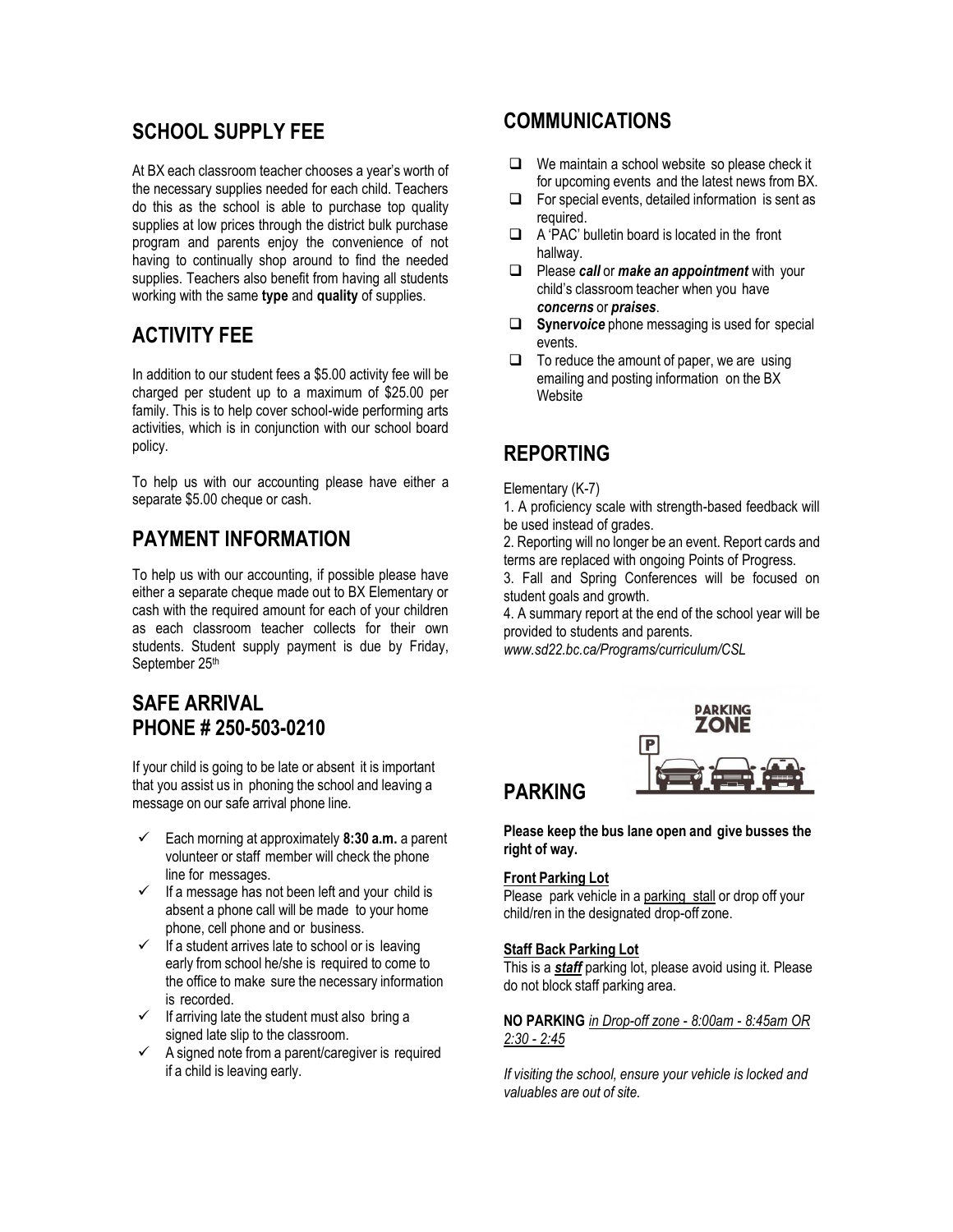# **POLICIES AND PROCEDURES**

#### **Emergency and Evacuation Procedures**

- Each year our students and staff practice emergency procedures.
- Parents/caregivers that may be in the school are to leave the school at the closest exit door and follow directions given by administration.
- Trained staff are responsible for getting the students out of the building.
- In case of a natural disaster where we need to vacate the school grounds, students will be escorted by staff to the Grace Bible Church 5661 Silver Star Rd.
- The local Radio Station, RCMP and Fire Department will all be notified.
- Any parent/caregiver that arrives to pick up their child **MUST NOTIFY BOTH THEIR CHILD'S TEACHER AND THE OFFICE.**

#### **Volunteer Criminal Record Check**

It is mandatory that all volunteers have a criminal record check completed. It is recommended that a criminal record check is completed at the start of the year to ensure that we have it on file in advance of volunteering as it is a minimum of 2 weeks to have the RCMP complete the required paper work. A Criminal Record check is free of charge and once done is good for 5 years, contact the school @ 250 542-4013 or email [rkadach@sd22.bc.ca](mailto:rkadach@sd22.bc.ca) to get the form and/or information.

#### **Visitor and Parents/Caregivers**

Parents, community members, district employees and guests are asked to check in at the office before proceeding to any other school location.

#### **Sign In/ Sign Out Book**

To alleviate any anxiety or worry on behalf of the school or home we have established a Sign In/Sign Out Book which is located at the Office

#### **Attendance and Tardiness**

- Regular attendance and being on time are key factors in your child's school life.
- A note to your child's teacher explaining an absence is appreciated, especially if your child is leaving during the school day.
- It is an expectation that students be on time to school and to class each day.
- If your child is ill they should remain at home to rest, recover and if required seek out appropriate medical attention for your child.

#### **School's Telephone Use**

- Phones are primarily used for school business.
- Students are to use the phone for important messages only. *It is not to be used for arranging after school play dates.*
- Students require a phone pass from a staff member before using the phone.

#### **School Boundaries**

- Once students arrive at school, they are expected to stay on school grounds unless they have a note from home or they are picked up by a family member. *It is extremely important that the student/s sign-out at the office.*
- School gates, fences, trees and concrete barricades are off limits.
- The stairs to the back parking lot are out of bounds.

#### **Weather Policy**

- Students are expected to be prepared for all weather conditions.
- They are expected to play outside before school, at recess and lunch.
- During inclement weather conditions, students may be permitted to stay indoors and find an activity on their own.

**Below -15 degrees or other extreme weather conditions students are expected to stay in.**



## **Lost and Found**

- Valuable items are turned in at the office.
- Clothing and footwear items are put into the lost and found area.
- Unclaimed items are sent to the local thrift shops throughout the year.
- Parents are asked to label your child's belongings with names or initials

#### **Indoor Footwear**

Students are expected to wear clean, non- marking indoor shoes at all times.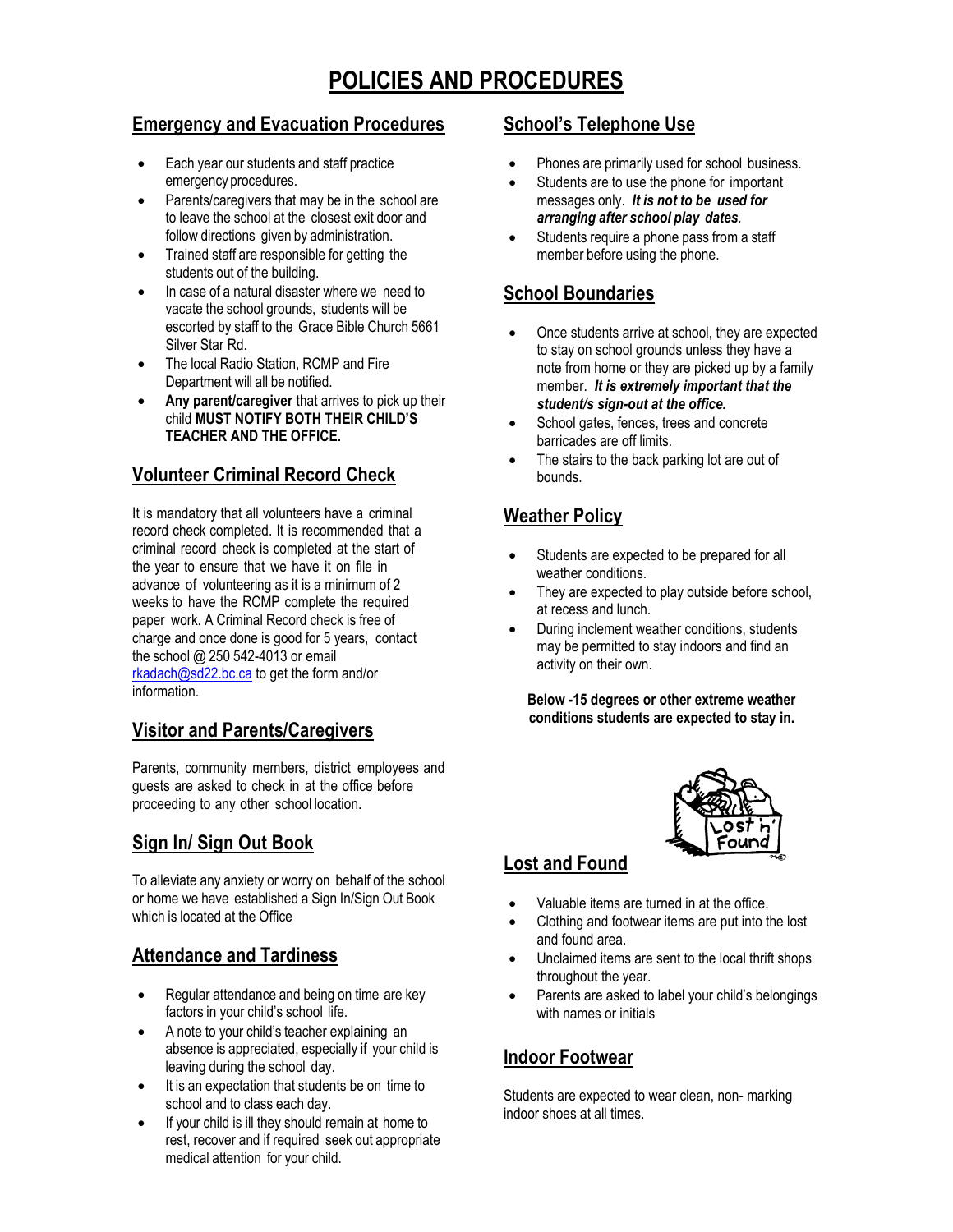#### **Accident and Injury**

- Serious first aid will be administered by staff with First Aid Training,
- Minor injuries will be assisted by other staff members.
- Please report to the secretary any changes in phone numbers for home or emergency.
- If your child has a life threatening disease, allergy, or illness, please inform the classroom teacher and office each year.
- If a child is ill at school, parents or an alternate will be contacted and asked to take the child home.

#### **Anaphylactic Procedures**

- It is the responsibility of the parents/caregivers to inform the office and your child's teacher.
- The office will provide you with documentation that needs to be completed and submitted to the **Office**.
- Parents/caregivers must supply **2 current EpiPens,** one housed in the medical room, which is located in the Office and one on the child.
- The parents/caregivers and the child need to be pro-active by ensuring that the teacher is aware that an **EpiPen** is being carried.
- The parents/caregivers and child need to be proactive by ensuring that the teacher is reminded that the **EpiPens** are needed to be brought on field trips.

#### **Medications**

Medication will not be administered by staff or office, unless a proper office form has been signed by a doctor. *(Forms are available in office)*

#### **Nut and Fragrance Allergy Awareness**

As a proactive measure we ask our parents/caregivers to avoid including nuts and nut based products in their children's snacks and lunches as we have students, staff and community members with extreme nut allergies. As well, we have students, staff and community members that are allergic to fragrances. Please do your part by helping make our school community a safe and healthy environment for all.

# **Head Lice**

It is recognized that head lice infestations are considered by public health as a nuisance condition and as such do not pose a serious health problem. If a child has lice a notice will go home to all parents in the classroom informing them that a student in the class has lice. The student will not be identified in the letter.

## **Pink Eye**

- The school appreciates being informed by parents/guardians when a child is first noticed to have pink eye.
- If a child is detected with pink eye parents/guardians will be contacted to make arrangements to have their child picked up, so their child's condition can be treated immediately.
- Pink eye can be very contagious, therefore students must remain at home until treated and no signs of the virus is present.

## **Cellphones and Electronics**

No cellphone use before or during school. After the final bell, students can use their cell phone outside to call parents. Phones should be turned off during the school day.

## **Digital Photography**

Digital cameras may be used for class projects only under adult supervision.